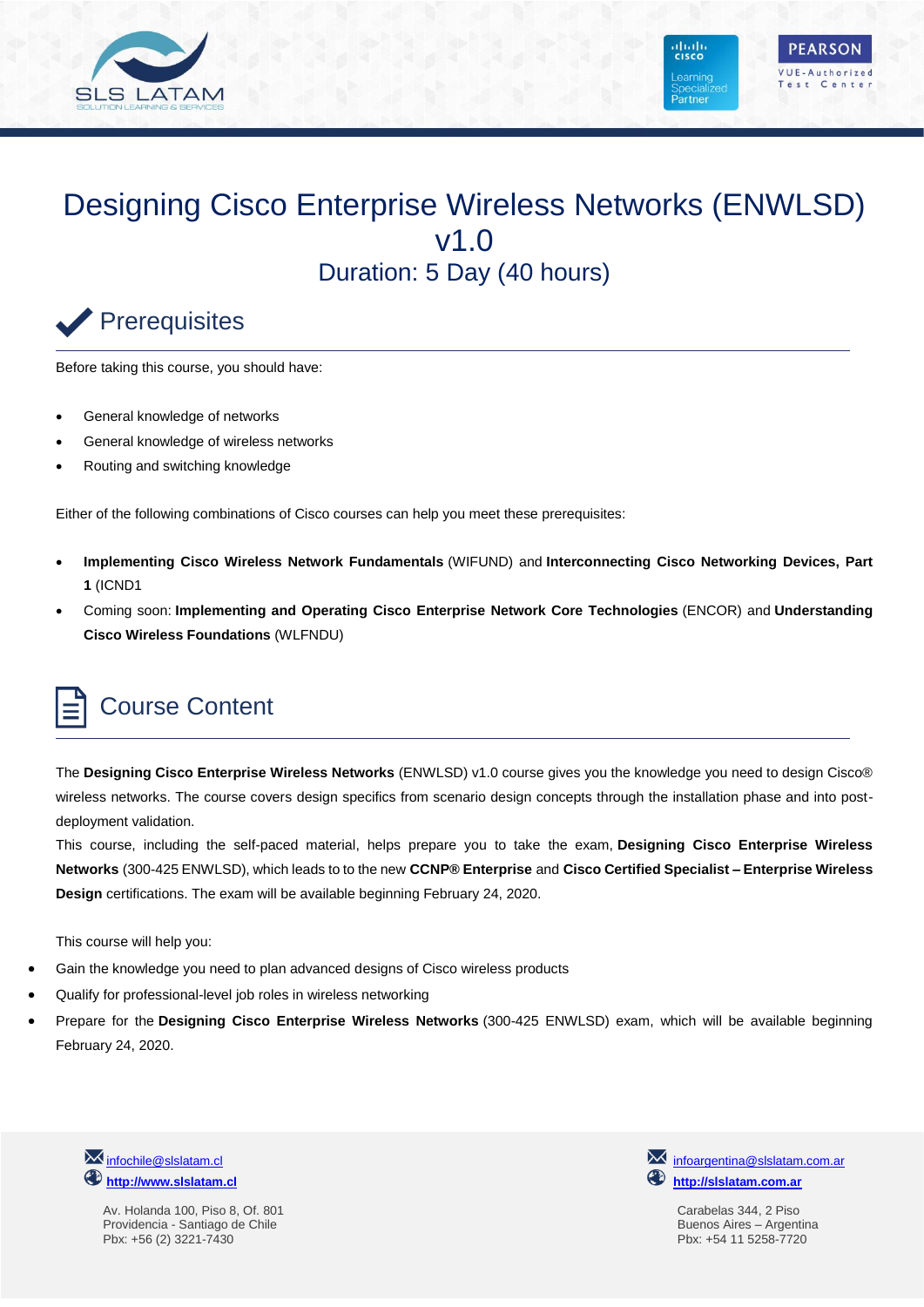

**PEARSON** VUE-Authorized Test Center

ahah.<br>Cisco

**Learning** 

Partner

#### What to expect in the exam

This course will help you prepare for the **Designing Cisco Enterprise Wireless Networks** (300-425 ENWLSD) exam. This exam tests your knowledge of wireless network design, including site surveys, wired and wireless infrastructure, mobility, and WLAN high availability. The exam will be available beginning February 24, 2020.

After you pass 300-425 ENWLSD:

- You earn the **Cisco Certified Specialist – Enterprise Wireless Design**
- You satisfy the concentration requirement for the new **CCNP Enterprise** certification. To complete your **CCNP Enterprise** certification, pass the Enterprise core exam, **Implementing Cisco Enterprise Network Core Technologies** (300-401 ENCOR).

After taking this course, you should be able to:

- Describe and implement a Cisco-recommended structured design methodology
- Describe and implement industry standards, amendments, certifications, and requests for comments (RFCs)
- Describe and implement Cisco enhanced wireless features
- Describe and implement the wireless design process
- Describe and implement specific vertical designs
- Describe and implement site survey processes
- Describe and implement network validation processes

### Course Outline

- Describing and Implementing a Structured Wireless Design Methodology
	- o Importance of Planning Wireless Design with a Structured Methodology
	- o Cisco Structured Design Model
	- o Cisco Design Guides and Cisco Validated Designs for Wireless Networks
	- o Role of the Project Manager When Designing Wireless Networks
- Describing and Implementing Industry Protocols and Standards
	- o Wireless Standards Bodies
	- o Institute of Electrical and Electronics Engineers (IEEE) 802.11 Standard and Amendments
	- o Wi-Fi Alliance (WFA) Certifications
	- o Relevant Internet Engineering Task Force (IETF) Wireless RFCs
	- o Practice Activity
- Describing and Implementing Cisco Enhanced Wireless Features
	- o Hardware and Software Choices for a Wireless Network Design
	- o Cisco Infrastructure Settings for Wireless Network Design

**M** [infochile@slslatam.cl](mailto:infochile@slslatam.c) **[http://www.slslatam.cl](http://www.slslatam.cl/)**

> Av. Holanda 100, Piso 8, Of. 801 Providencia - Santiago de Chile Pbx: +56 (2) 3221-7430

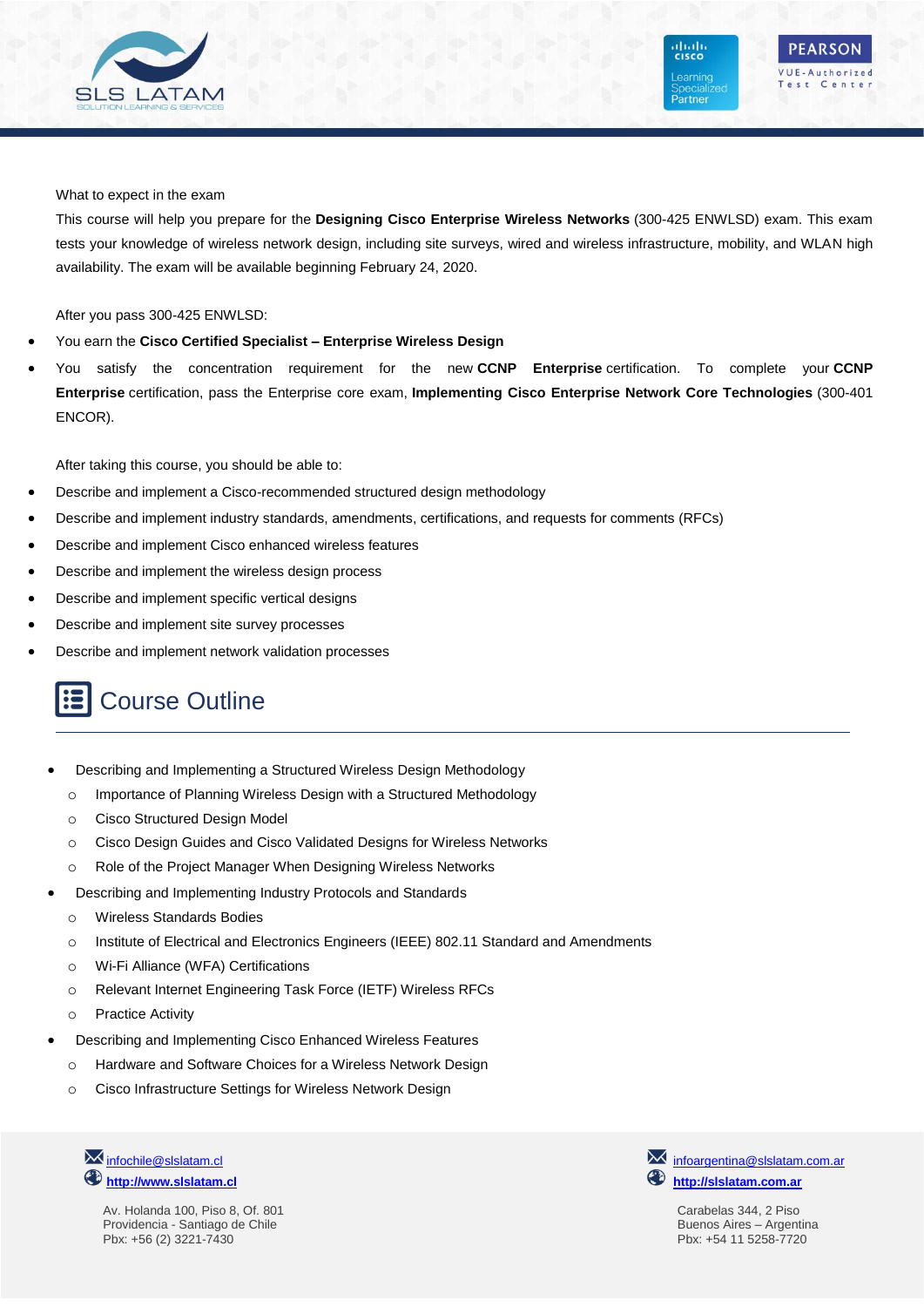

**PEARSON** VUE-Authorized Test Center

ahah.<br>Cisco

**Learning** 

Partner

- o Cisco Enhanced Wireless Features
- Examining Cisco Mobility and Roaming
	- o Mobility and Intercontroller Mobility in a Wireless Network
	- o Optimize Client Roaming in a Wireless Network
	- o Cisco Workgroup Bridge (WGB) and WGB Roaming in a Wireless Network
- Describing and Implementing the Wireless Design Process
	- o Overview of Wireless Design Process
	- o Meet with the Customer to Discuss the Wireless Network Design
	- o Customer Information Gathering for a Wireless Network Design
	- o Design the Wireless Network
	- o Deployment of the Wireless Network
	- o Validation and Final Adjustments of the Wireless Network
- o Wireless Network Design Project Documents and Deliverables
- Describing and Implementing Specific Vertical Designs
	- o Designs for Wireless Applications
	- o Wireless Network Design Within the Campus
	- o Extend Wireless Networks to the Branch Sites
- Examining Special Considerations in Advanced Wireless Designs
	- o High-Density Designs in Wireless Networks
	- o Introducing Location and Cisco Connected Mobile Experiences (CMX) Concepts
	- o Design for Location
	- o FastLocate and HyperLocation
	- o Bridges and Mesh in a Wireless Network Design
	- o Redundancy and High Availability in a Wireless Network
- Describing and Implementing the Site Survey Processes
	- o Site Survey Types
	- o Special Arrangements Needed for Site Surveys
	- o Safety Aspects to be Considered During Site Surveys
	- o Site Survey Tools in Cisco Prime Infrastructure
	- o Third-Party Site Survey Software and Hardware Tools
- Describing and Implementing Wireless Network Validation Processes
	- o Post-installation Wireless Network Validation
	- o Making Post-installation Changes to a Wireless Network
	- o Wireless Network Handoff to the Customer
	- o Installation Report



Av. Holanda 100, Piso 8, Of. 801 Providencia - Santiago de Chile Pbx: +56 (2) 3221-7430